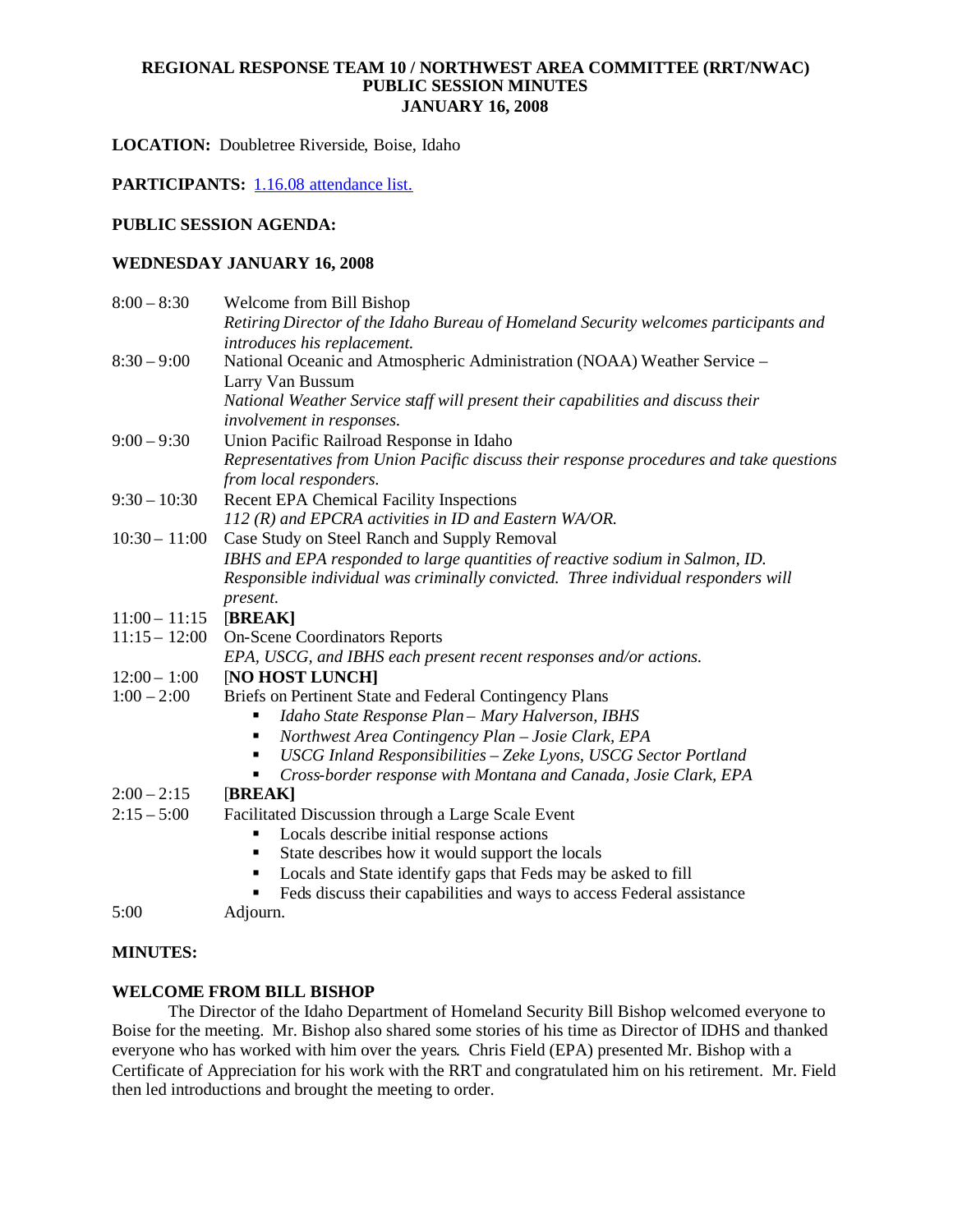#### **REGIONAL RESPONSE TEAM 10 / NORTHWEST AREA COMMITTEE (RRT/NWAC) PUBLIC SESSION MINUTES JANUARY 16, 2008 NATIONAL OCEANIC AND ATMOSPHERIC ADMINISTRATION (NOAA) WEATHER**

# **SERVICE**

Larry Van Bussen (NOAA) gave a presentation about the National Weather Services Incident Meteorologist (IMET) teams. The program is 90 years old and focuses on forest fires but can be deployed to all hazards. The IMETs brief the IC on immediate weather conditions and forecasted conditions to up to 2 to 4 weeks in the future. IMETs can take an area forecast and pinpoint the forecast for the specific incident. Teams have responded to the Shuttle Columbia recovery, Democratic and Republican conventions and oil spills in Louisiana and Alaska. There are 70 IMETs nationwide, headquartered in Boise but the IMETs are stationed at various locations throughout the nation. Immediate assistance is available from the National Weather Service through a SPOT forecast. The IMETs use an All Hazards Meteorological Response System (AMRS) to make the forecasts, there are 70 AMRS' cached nationwide. Anyone can call to get assistance from an IMET or the NWS during an incident.

## **UNION PACIFIC RAILROAD RESPONSE IN IDAHO**

Ernie Sirotek, HAZMAT Program Manger for UPRR, presented the railroad's HAZMAT program. UPRR has 16 full-time HAZMAT Division employees nationwide. UPRR is the largest operating railroad in the US; the railroad moves about 30% of all HAZMAT shipments in the US and Canada. UPRR focuses on Prevention, Preparedness, Response, and Recovery. The railroad does a number of prevention activities; non-accidental releases are what the prevention program strives to reduce. Training, contingency planning, and outreach make up the railroad's preparedness activities. They also have personnel and equipment cached to help during responses. UPRR also works in recovery by transferring product, restoring the railroad, and environmental remediation.

## **EPA PREVENTION PROGRAMS AND CHEMICAL RELEASES**

Kelly Huynh (EPA) presented the EPA's Clean Air Act Risk Management Program (RMP) and Emergency Planning and Community Right to Know Act (EPCRA). The mission of the RMP is to prevent off-site releases of toxics and flammables. The program does this by regulating facilities that produce and store these chemicals. Transportation of these chemicals is not regulated under the RMP. Under EPCRA facilities are required to report releases within 15 minutes, the act protects the community and responders. There are ~40 EPCRA inspections per year and about 5 major enforcements. Ms. Huynh provided some historical chemical releases and some of the impacts of them.

## **CASE STUDY ON STEEL RANCH & SUPPLY REMOVAL**

Marc Callaghan (EPA) and Kelly O'Neil (EPA) gave a presentation on the removal of large amounts of reactive sodium metal from a property in Salmon, ID. The response spanned over 4 years. In 2004 EPA arrived on the site and sampled the material. The material burned at the lab. That prompted the EPA's National Enforcement Investigation Center (NEIC) to create new methods to determine what was in an 11,000 gallon AST full of the material so it can be disposed of. In 2005 the EPA carefully removed the material for disposal. In 2006 EPA's Criminal Investigation Unit (CID) indicted the RP on 2 RCRA counts (1 storage and 1 disposal). In 2007 the RP went to trial and was convicted and sentenced to 21 months in jail, \$417,000 in restitution and 5 years probation. During the probationary period the RP cannot work with HAZMAT.

Mr. O'Neil of the EPA CID highlighted some important things to remember when dealing with responses like this:

- Involve the EPA early; the CID can help build a legally defensible case.
- Gain access agreements and witnesses to those agreements.
- Photo documentation is important; stage the photos to paint a picture.
- Proper sample acquisition including COCs and ordering proper analyses are critical.
- Organized and detailed documentation will help with telling the story years down the line in a court room.

# **ON-SCENE COORDINATORS REPORTS**

*EPA*

Greg Weigel (EPA) talked about the EPA's OSC response authorities, on-call responsibilities and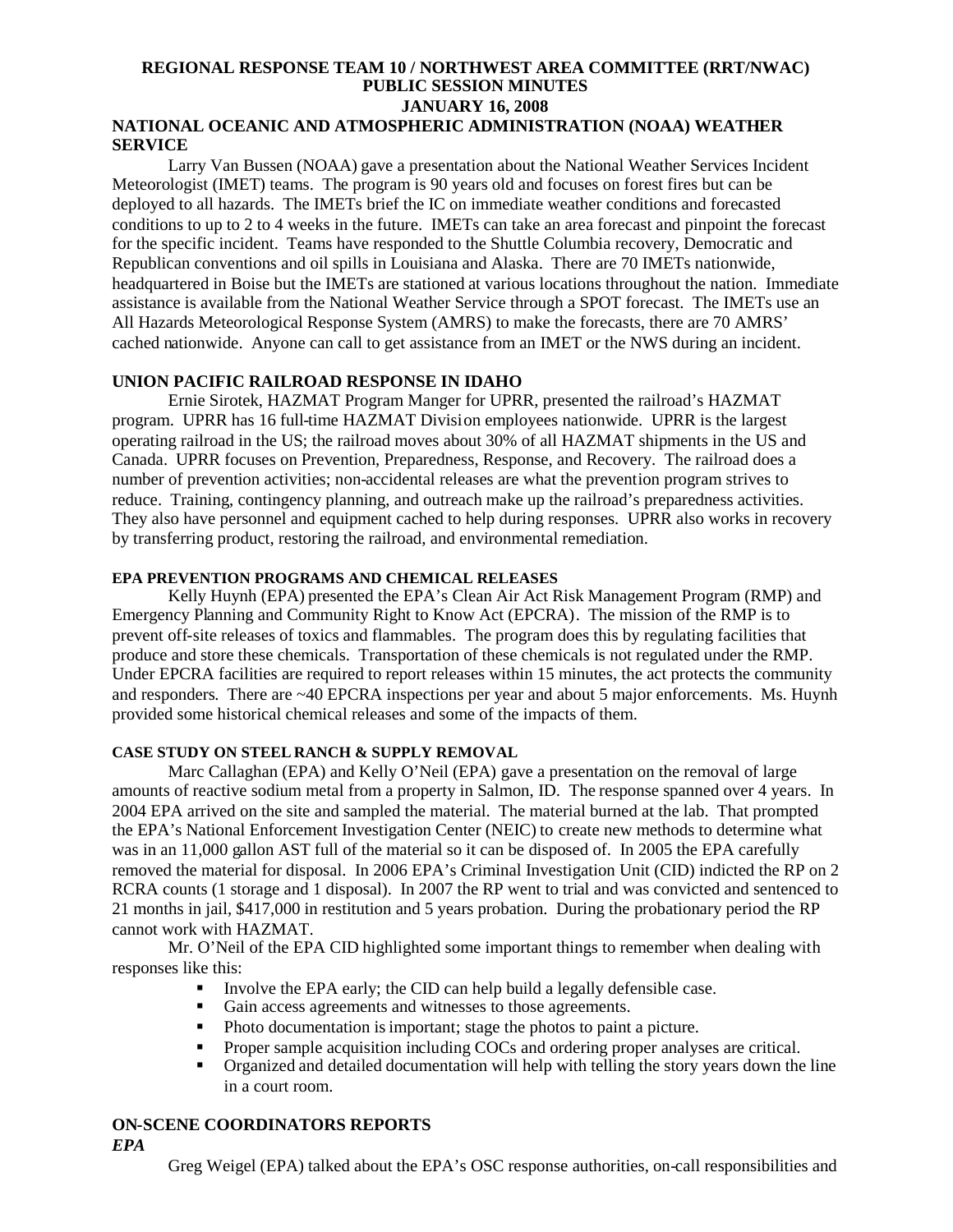## **REGIONAL RESPONSE TEAM 10 / NORTHWEST AREA COMMITTEE (RRT/NWAC) PUBLIC SESSION MINUTES**

## **JANUARY 16, 2008**

contractor support capabilities. Mr. Weigel also noted some Emergency Responses the EPA was involved in over the last quarter including:

- South Umpqua River Diesel Spill Marc Callaghan
- Deschutes Tug Grounding Tony Barber
- Yakima Transformer Spill Mike Boykin
- Mercer Island Mercury Spill Andy Smith
- LaGrande Mercury Spill Mike Boykin

Mr. Weigel also noted some Removal Actions in Idaho with activity last quarter including:

- FMC Pond 16S Pocatello, ID
- Salmon River Uranium Mill
- Conjecture Mine Northern ID

## *US Coast Guard – Sector Seattle*

CAPT Steve Metruck (Sector Seattle) led by giving some statistics, 5469 gallons of oil was spilled into Puget Sound or its tributaries through in 2007. CAPT Metruck also gave the group some recent case studies the Sector responded to:

**Transfer spill in Tacoma** 

400 gallons of diesel spilled during fuel transfer onto a fishing vessel. The area was pre-boomed which helped with the clean up.

■ Elliott Bay potential Ship containing 400,000 gallons of fuel oil was aground for 6 minutes. Tugs responded quickly and saved it. The ship was double hulled which helped but the quick response time was great.

## *US Coast Guard – Sector Portland*

LT Zeke Lyons (Sector Portand) talked about some recent activities Sector Portland has been involved with:

**COSCO Busan Spill** 

Sector Portland sent 3 responders to the San Francisco spill.

- **Tug Alter** While pulling 80,000 gallons of diesel it experienced engine failure. A rescue tug from Cape Flattery saved the vessel with no release.
- **Vessel Fires**

Some recent fires luckily did not cause any releases.

- Ocean Shores Tar Balls Recently the Sector has recovered 1 ton of oiled material on a 4 mile stretch of beach in and around Ocean Shores, WA. NOAA says the oil is likely from a vessel in transit.
- **Abandoned Vessel** Over the last 4 months an abandoned Navy Vessel near Lord Island in the Columbia River has the Sector on watch. Apparently Drug addicts have taken it over.

## **BRIEFS ON PERTINENT STATE AND FEDERAL CONTINGENCY PLANS**

## *Idaho State Response Plan – Idaho Bureau of Homeland Security*

Mary Halverson (IBHS) provided an explanation of how the Idaho HAZMAT/WMD Incident Command and Response Support Plan works. The notification process includes a conference call where participation varies based on the type of incident. There are levels of responses, they are as follows:

- $\blacksquare$  Level 1 Local agencies respond.
- Level  $2 -$  Step beyond locals only; requests are made for help from regional response teams. There are 7 regional response teams in ID.

Level 3 – Federal agencies get involved; At least 2 regional response teams are involved.

## *Northwest Area Contingency Plan*

Josie Clark (EPA) provided a presentation that detailed how the RRT / NWAC gains authority to respond to Hazardous Substances, Pollutants and Contaminants. She explained the creation of the National Response Plan (NRP) and how it implements the response authorities. Ms. Clark outlined the role of the Federal On-Scene Coordinator (FOSC) and the authority they possess in the setting of emergency response. She explained that the National Contingency Plan (NCP) mandates that each region